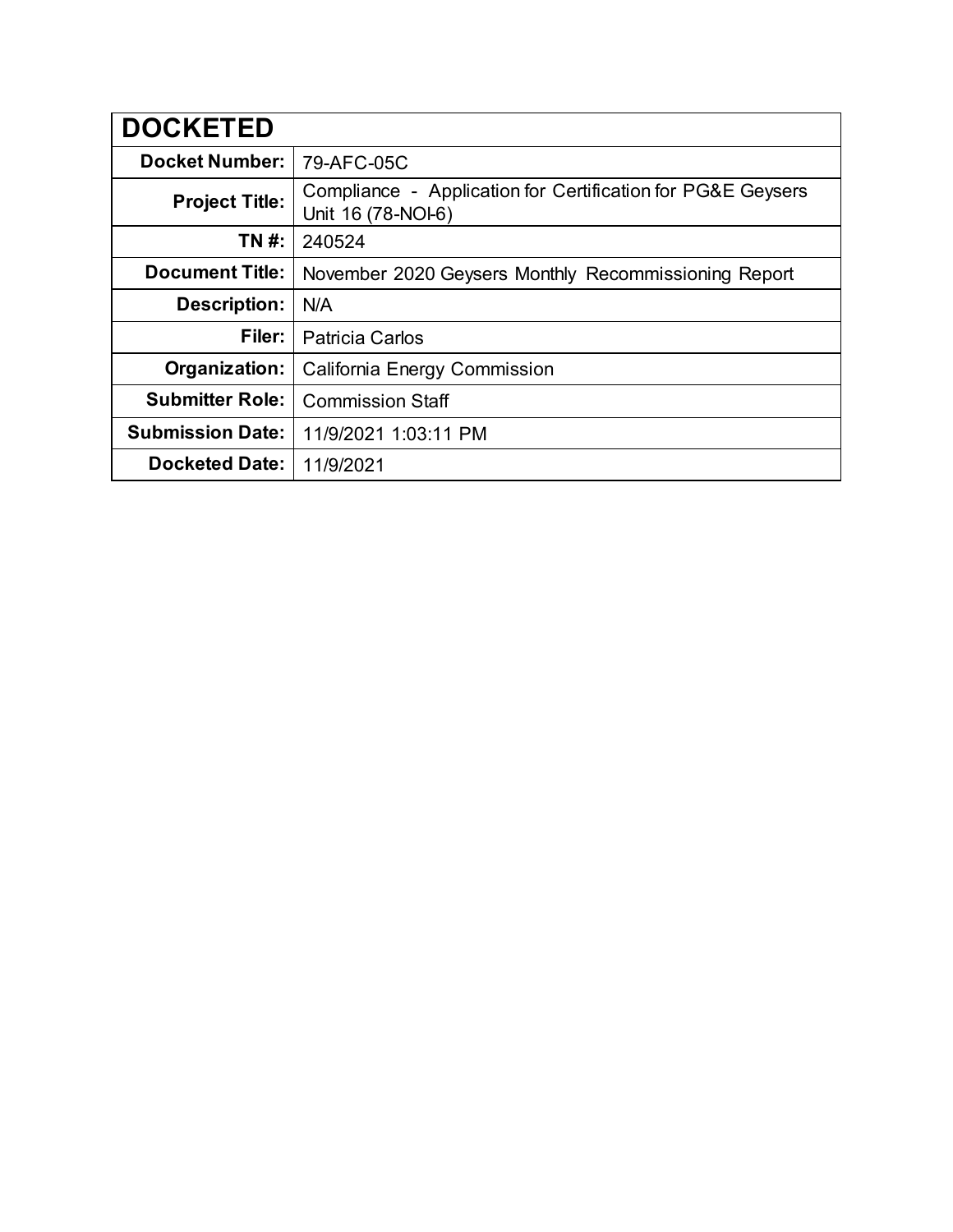# **Geysers Power Company, LLC**

**Unit 3 (80-AFC-01C) Unit 16 (79-AFC-05C) Unit 17 (79-AFC-01C) Unit 18 (79-AFC-03C) Unit 19 (81-AFC-01C) Unit 20 (82-AFC-01C)** 

## **Recommissioning Activity Report for November 2020 And Confidential Appendices**

#### **Submitted December 10, 2020**

In response to Energy Commission Staff's request, and as part of Geysers Power Company's ("GPC") ongoing efforts to keep the Energy Commission informed of fire system recommissioning at the Geysers, GPC is providing this report summarizing the recommissioning activities at Sonoma (Unit 3), Quicksilver (Unit 16), Lakeview (Unit 17), Socrates (Unit 18), Calistoga (Unit 19), and Grant (Unit 20), collectively referred to herein as "the Geysers." This report covers recommissioning activities during November 2020 (November 1-30, 2020) and provides recommissioning schedule updates.

#### **1. Fire Protection Project Status**

The Fire Protection Recommissioning project at the Geysers continued in the month of November. The few corrective action generated during the recommissioning activities in October on Units 16, 18 and 20 are being worked on. Diesel fire pump installation on the wetting systems on Units 3, 17 and 19 continued with the forming of the foundations, and the actual pumps will be set and operational early next year. In addition, the installation of the inboard piping for the cooling tower fan motor deluge systems continued. Units 3, 16, and 19 were completed and are awaiting inspection. While implementation of some of the projects slowed due to delays in personnel availability resulting from COVID, and imposition of new pandemic restrictions, recommissioning activities continue to progress.

#### **Items Completed During the Month**

Items completed in November are discussed in this section, below. Ongoing Maintenance and Construction Activities are discussed in Confidential Appendix A.

#### Unit 3

• No Inspection, Maintenance and Testing ("ITM") was completed this month.

#### Unit 16

• No ITM was completed this month.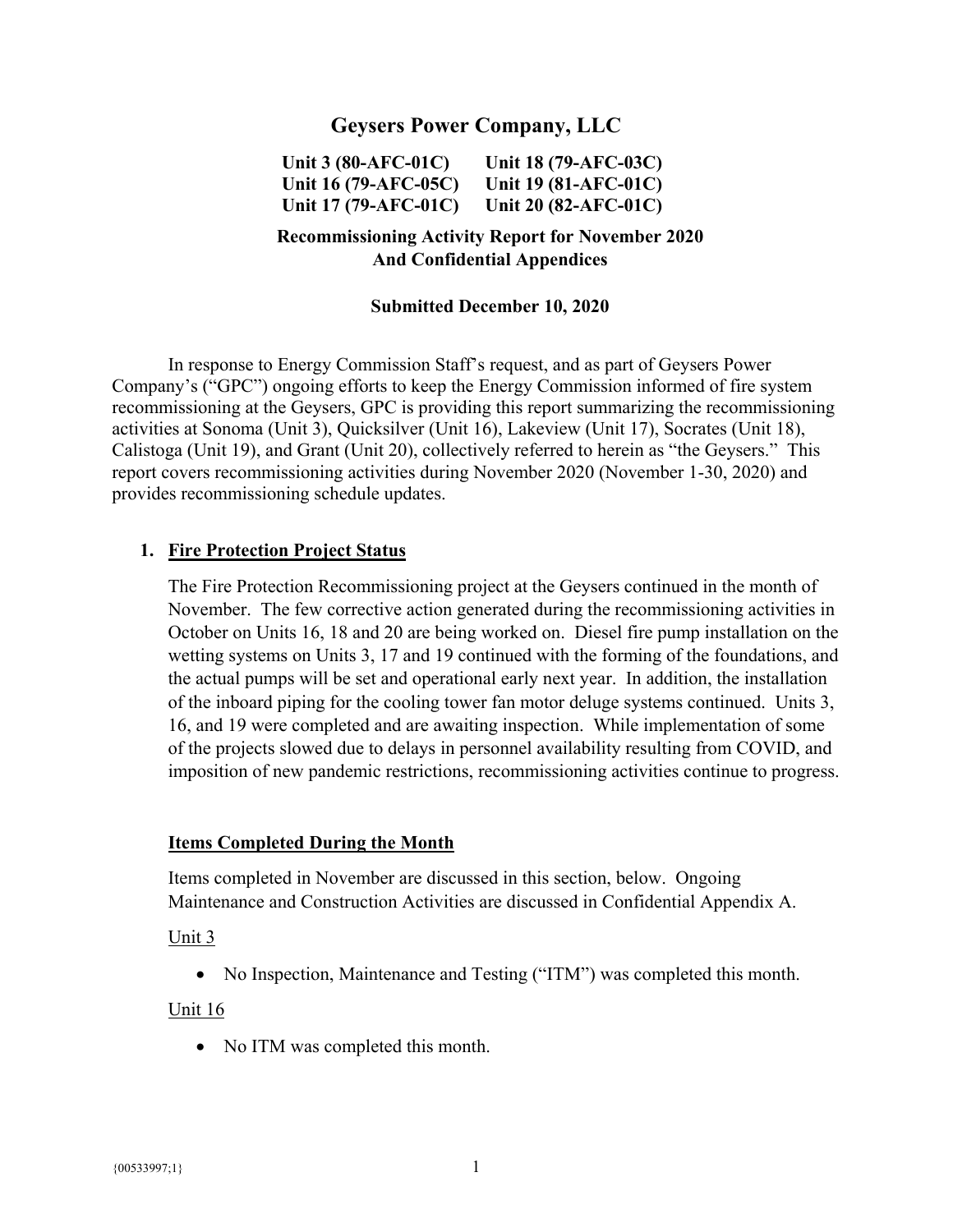#### Unit 17

• No ITM was completed this month.

### Unit 18

• No ITM was completed this month.

### Unit 19

• No ITM was completed this month.

## Unit 20

• No ITM was completed this month.

## **2. Schedule of Items to be Completed**

A schedule with items to be completed and the timing is set forth in Confidential Appendix B.

## **3. Construction Submittals Pending Approval**

A schedule for the construction submittals pending approval is set forth in Confidential Appendix B.

## **4. Listing of Complaints, Notices of Violations, Official Warnings and Citations**

No complaints, notices of violation, official warnings or citations were received during the reporting period.

# **5. Documents Required by Specific Conditions (If Any) to be Submitted Along With Each Report**

No documents were required to be submitted with this recommissioning report.

# **6. List of Conditions/LORS That Have Been Satisfied During the Reporting Period**

No ITM was completed this month.